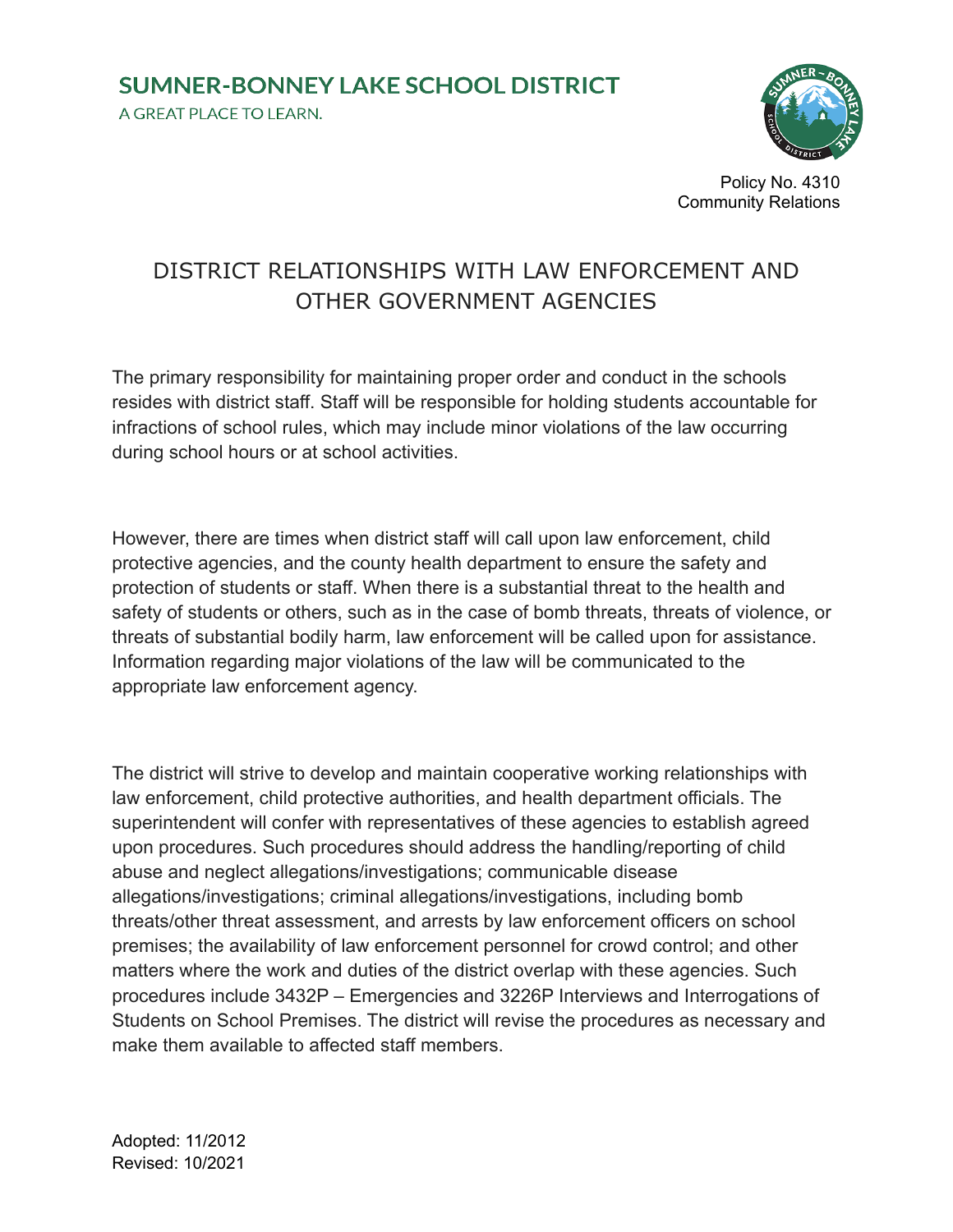## **SUMNER-BONNEY LAKE SCHOOL DISTRICT**

A GREAT PLACE TO LEARN.



If the district engages with a school resource officer (SRO), the district will clarify its relationship with the SRO, including the SRO's purpose, role, supervisory structure, and limitations on access to student information in a written memorandum of understanding (MOU).

In contrast to the working relationships noted above, the work of immigration agents does not overlap with the work or duties of the district. This is because the district's obligation to educate the children residing within its borders is not diminished by the children or parents' immigration status. Further, the district supports the federal immigration enforcement policy that directs immigration agents to avoid questioning and arrests at sensitive locations, including schools. Therefore, staff shall not grant information or access to immigration agents unless/until the district Superintendent and/or General Counsel determine the request complies with *Plyler v. Doe* and other applicable laws according to the criteria in 3226P Interviews and Interrogations of Students on School Premises.

Child Protective Services or agencies and law enforcement are defined as stated in RCW 26.44.020. County health department means a local entity defined in RCW 70.05.010. "Immigration agent" shall mean an agent of U.S. Immigration and Customs Enforcement, U.S. Customs and Border Protection, any individuals authorized to conduct enforcement of civil immigration laws under 8 U.S.C. §1357(g) or any other federal law, other federal agents charged with enforcement of civil immigration laws, and any successors.

Cross References: 3432 - Emergencies

3414 - Infectious Diseases

3231 - Student Records